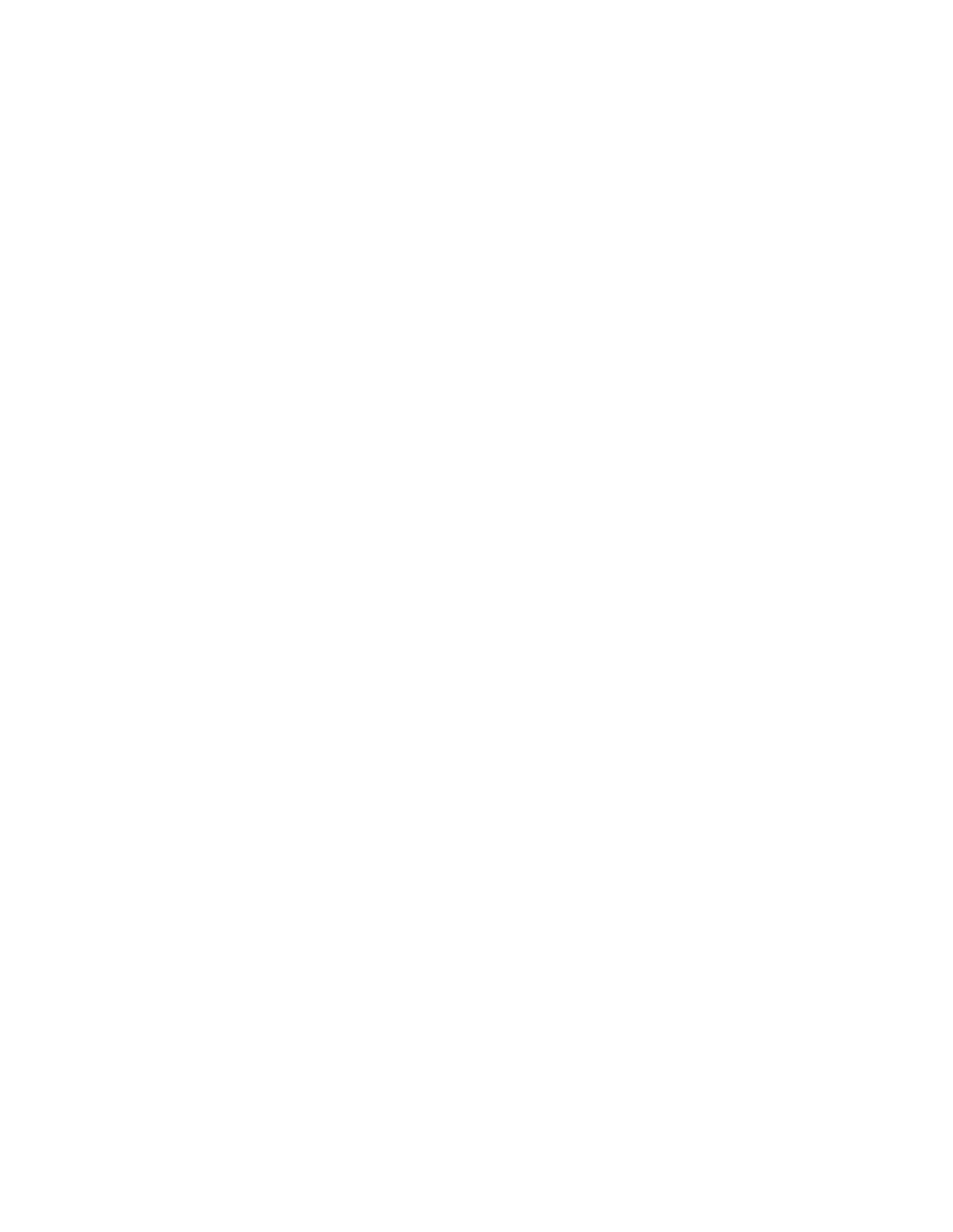# TABLE OF CONTENTS

# **Facts for Community Members**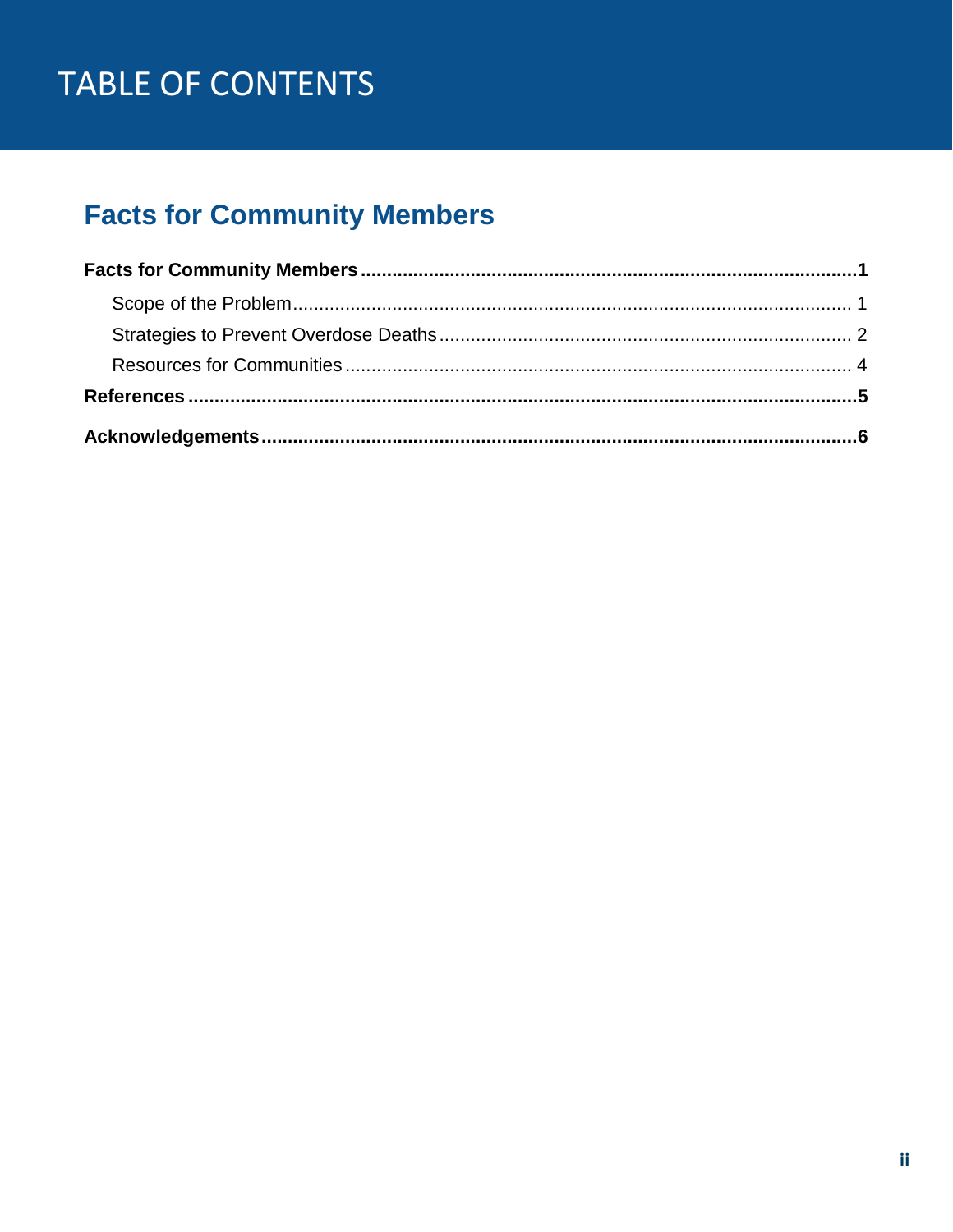### <span id="page-3-1"></span><span id="page-3-0"></span>**SCOPE OF THE PROBLEM**

 use or misuse illicit and prescription opioids. In fact, U.S. for every American adult to have a bottle of pills. 3-4 pioid overdose continues to be a major public health<br>problem in the United States. It has contributed<br>significantly to accidental deaths among those who<br>use or misuse illicit and prescription opioids. In fact, U.S. problem in the United States. It has contributed significantly to accidental deaths among those who overdose deaths involving prescription opioid analgesics increased to about 19,000 deaths in 20141,2 more than three times the number in 2001. According to Centers for Disease Control and Prevention (CDC) data, health care providers wrote 259 million prescriptions for painkillers in 2012, enough

**WHAT ARE OPIOIDS?** Opioids include illegal drugs such as heroin, as well as prescription medications used to treat pain such as morphine, codeine, methadone, oxycodone (OxyContin®, Percodan®, Percocet®), hydrocodone (Vicodin®, Lortab®, Norco®), fentanyl (Duragesic®, Fentora®), hydromorphone (Dilaudid®, Exalgo®), and buprenorphine (Subutex®, Suboxone®).

Opioids work by binding to specific receptors in the brain, spinal cord, and gastrointestinal tract. In doing so, they minimize the body's perception of pain. However, stimulating the opioid receptors or "reward centers" in the brain can also trigger other systems of the body, such as those responsible for regulating mood, breathing, and blood pressure.

**HOW DOES OVERDOSE OCCUR?** A variety of effects can occur after a person takes opioids, ranging from pleasure to nausea, vomiting, severe allergic reactions (anaphylaxis), and overdose, in which breathing and heartbeat slow or even stop.

Opioid overdose can occur when a patient deliberately misuses a prescription opioid or an illicit drug such as heroin. It can also occur when a patient takes an opioid as directed, but the prescriber miscalculated the opioid dose or an error was made by the dispensing pharmacist or the patient misunderstood the directions for use.

Also at risk are individuals who misuse opioids and combine them with sedative hypnotic agents resulting in sedation and respiratory depression. 5,6

 **WHO IS AT RISK?** Anyone who uses opioids for long-term management of chronic cancer or non-cancer pain is at risk for opioid overdose, as are persons who use heroin. 7 Others at risk include persons who are:

- regimens (and thus are at risk for Receiving rotating opioid medication incomplete cross-tolerance).
- Discharged from emergency medical care following opioid intoxication or poisoning.
- At high risk for overdose because of a legitimate medical need for analgesia, coupled with a suspected or confirmed substance use disorder, or non-medical use of prescription or illicit opioids.
- Completing mandatory opioid detoxification or abstinent for a period of time (and presumably with reduced opioid tolerance and high risk of relapse to opioid use).
- Recently released from incarceration and who have a history of opioid use disorder (and presumably have reduced opioid tolerance and high risk of relapse to opioid use).

*Tolerance* develops when someone uses an opioid drug regularly, so that their body becomes accustomed to the drug and needs a larger or more frequent dose to continue to experience the same effect.

*Loss of tolerance* occurs when someone stops taking an opioid after long term use. When someone loses tolerance and then takes the opioid drug again, they can experience serious adverse effects, including overdose, even if they take an amount that caused them no problem in the past.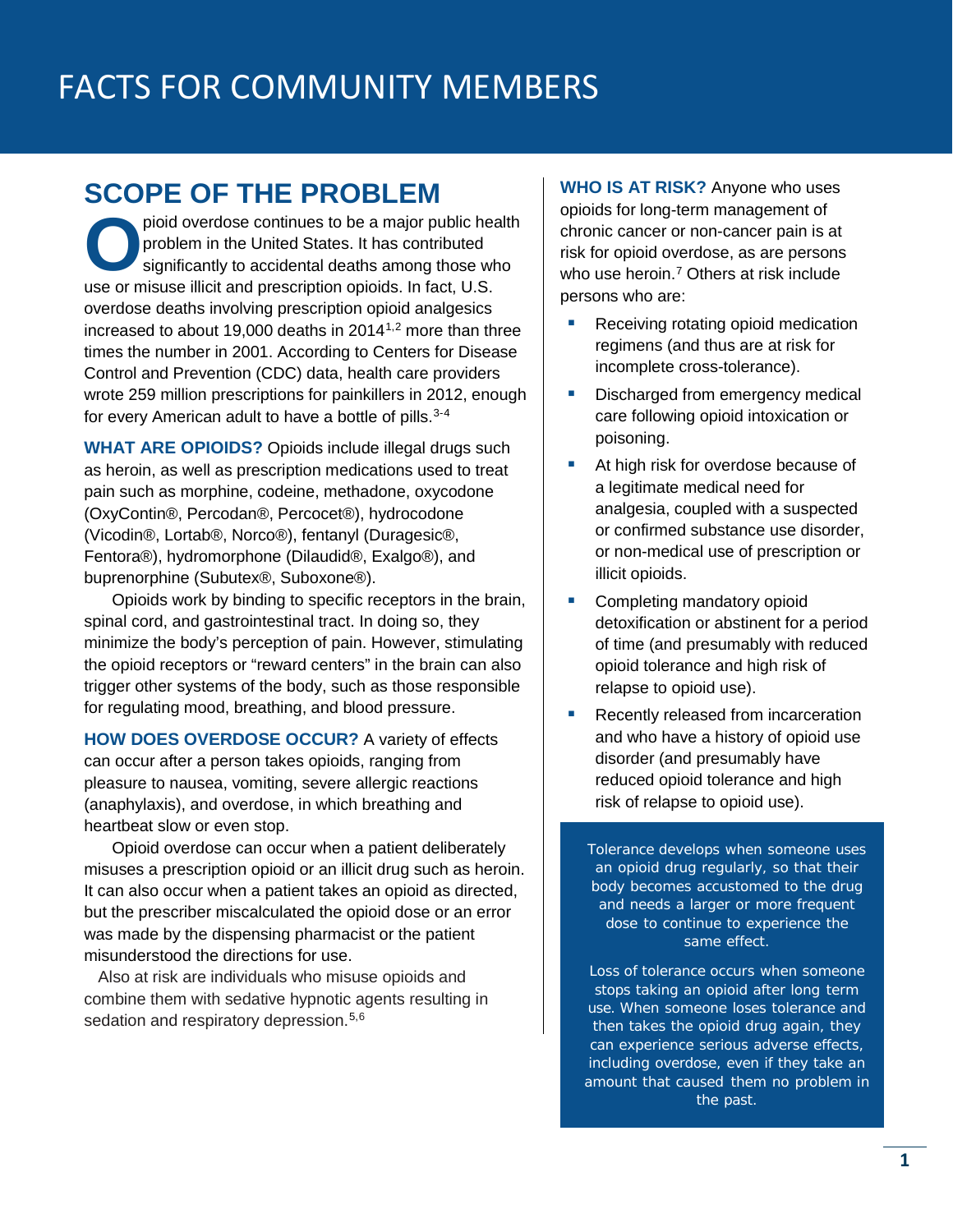### <span id="page-4-0"></span>**STRATEGIES TO PREVENT OVERDOSE DEATHS**

**STRATEGY 1: Encourage providers, persons at high risk, family members, and others to learn how to prevent and manage opioid overdose.** Providers should be encouraged to keep their knowledge current about evidence-based practices for the use of opioid analgesics to manage pain, as well as specific steps to prevent and manage opioid overdose.

at no charge at [http://www.OpioidPrescribing.com](http://www.opioidprescribing.com/) (a series of courses funded by the Federally funded Continuing Medical Education courses are available to providers Substance Abuse and Mental Health Services Administration [SAMHSA]).

Helpful information for laypersons on how to prevent and manage overdose is available from Project Lazarus at [http://www.projectlazarus.org](http://www.projectlazarus.org/) or from the Massachusetts Health Promotion Clearinghouse at [http://www.maclearinghouse.org.](http://www.maclearinghouse.org/) 

**STRATEGY 2: Ensure access to treatment for individuals who are misusing or addicted to opioids or who have other substance use disorders.** Effective treatment of substance use disorders can reduce the risk of overdose and help overdose survivors attain a healthier life. Medication-assisted treatment, as well as counseling and other supportive services, can be obtained at SAMHSA-certified and Drug Enforcement Administration (DEA)-registered opioid treatment programs (OTPs), as well as from physicians who are trained to provide care in office-based settings with medications such as buprenorphine and naltrexone.

Information on treatment services available in or near your community can be obtained from your state health department, your state alcohol and drug agency, or SAMHSA (see page 4).

**STRATEGY 3: Ensure ready access to naloxone.** Opioid overdose-related deaths can be prevented when naloxone is administered in a timely manner. As a narcotic antagonist, naloxone displaces opiates from receptor sites in the brain and reverses respiratory depression that usually is the cause of overdose deaths.<sup>7</sup>

On the other hand, naloxone is not effective in treating overdoses of benzodiazepines (such as Valium®, Xanax®, or Klonopin®), barbiturates (Seconal® or Fiorinal®), clonidine, Elavil®, GHB, ketamine, or synthetics. It is also not effective in overdoses with stimulants, such as cocaine and amphetamines (including methamphetamine and Ecstasy). However, if opioids are taken in combination with other sedatives or stimulants, naloxone may be helpful.

 Administration (FDA) and used for more than 40 years by emergency medical services Naloxone injection has been approved by the United States Food and Drug (EMS) personnel to reverse opioid overdose and resuscitate persons who otherwise might have died in the absence of treatment. 8

*Encourage*  **providers** and others  *to learn about*  preventing and *managing opioid overdose* 

*Ensure access to treatment*  for *individuals* who are misusing or addicted to opioids or who have **other** substance **USe** disorders.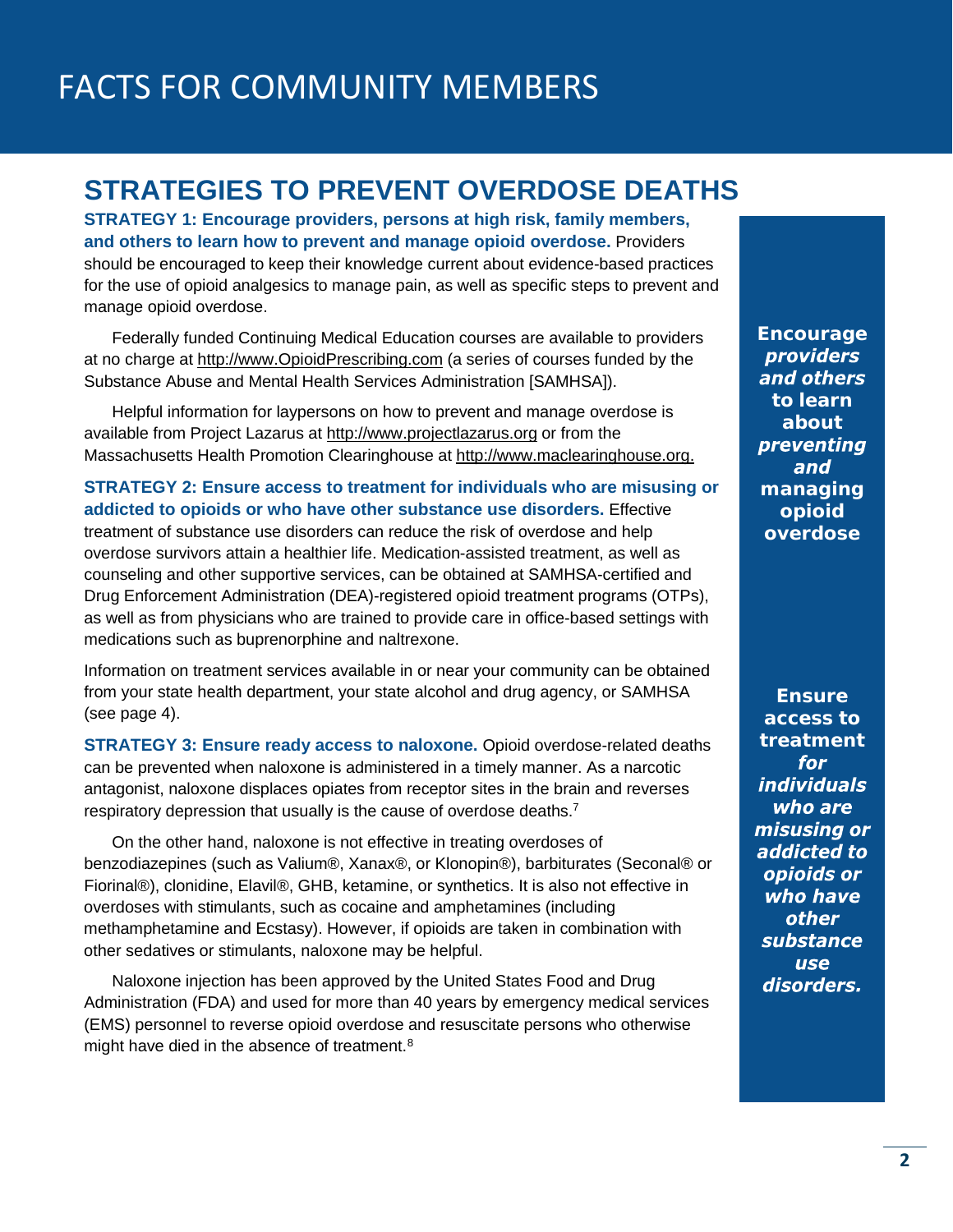naloxone product, called Narcan® Nasal Spray, and a naloxone auto-injector, necessary, when placed on the outer thigh. Naloxone does not have the potential for abuse. It reverses the effects of opioid overdose. 9 Injectable naloxone is relatively inexpensive. It typically is supplied as a kit with two syringes<sup>10</sup> These kits require training on how to administer naloxone using a syringe. The FDA has also approved an intranasal called Evzio®. The intranasal spray is a pre-filled, needle-free device that requires no assembly. The auto-injector can deliver a dose of naloxone through clothing, if

 who administer naloxone. Thirty-nine states and the District of Columbia have Prior to 2012, just six states had any laws that expanded access to naloxone or limited criminal liability.<sup>11</sup> Today, 42 states and the District of Columbia have statutes that provide criminal liability protections to laypersons or first responders statutes that provide civil liability protections to laypersons or first responders who administer naloxone. Thirty-eight states have statutes that offer criminal liability protections for prescribing or distributing naloxone. Thirty-three states have statutes that offer civil liability protections for prescribing or distributing naloxone. And 42 states have statutes that allow naloxone distribution to third parties or first responders via direct prescription or standing order. To find states that have adopted relevant laws, visit the White House website at [https://www.whitehouse.gov/sites/default/files/ondcp/Blog/](https://www.whitehouse.gov/sites/default/files/ondcp/Blog/naloxonecirclechart_january2016.pdf) naloxonecirclechart\_january2016.pdf.

**STRATEGY 4: Encourage the public to call 911.** An individual who is experiencing opioid overdose needs immediate medical attention. An essential first step is to get help from someone with medical expertise as quickly as possible.12-13 Therefore, members of the public should be encouraged to call 911. All they have to say is "Someone is not breathing" and give a clear address and location. Thirty-two states and the District of Columbia have "Good Samaritan" statutes that prevent arrest, charge, or prosecution for possession of a controlled substance or paraphernalia if emergency assistance is sought for someone who is experiencing an opioid-induced overdose.

**STRATEGY 5: Encourage prescribers to use state Prescription Drug Monitoring Programs.** State Prescription Drug Monitoring Programs (PDMPs) have emerged as a key strategy for addressing the misuse of prescription opioids and thus preventing opioid overdoses and deaths. Specifically, prescribers can check their state's PDMP database to determine whether a patient is filling the prescriptions provided and/or obtaining prescriptions for the same or a similar drug from multiple prescribers.

 While nearly all states now have operational PDMPs, the programs differ from state to state in terms of the exact information collected, how soon that information is available to prescribers, and who may access the data. Therefore, information about the program in a particular state is best obtained directly from the state PDMP or from the board of medicine or pharmacy.

*Encourage the public to call 911.* 

*Encourage prescribers to use state Prescription Drug Monitoring Programs.*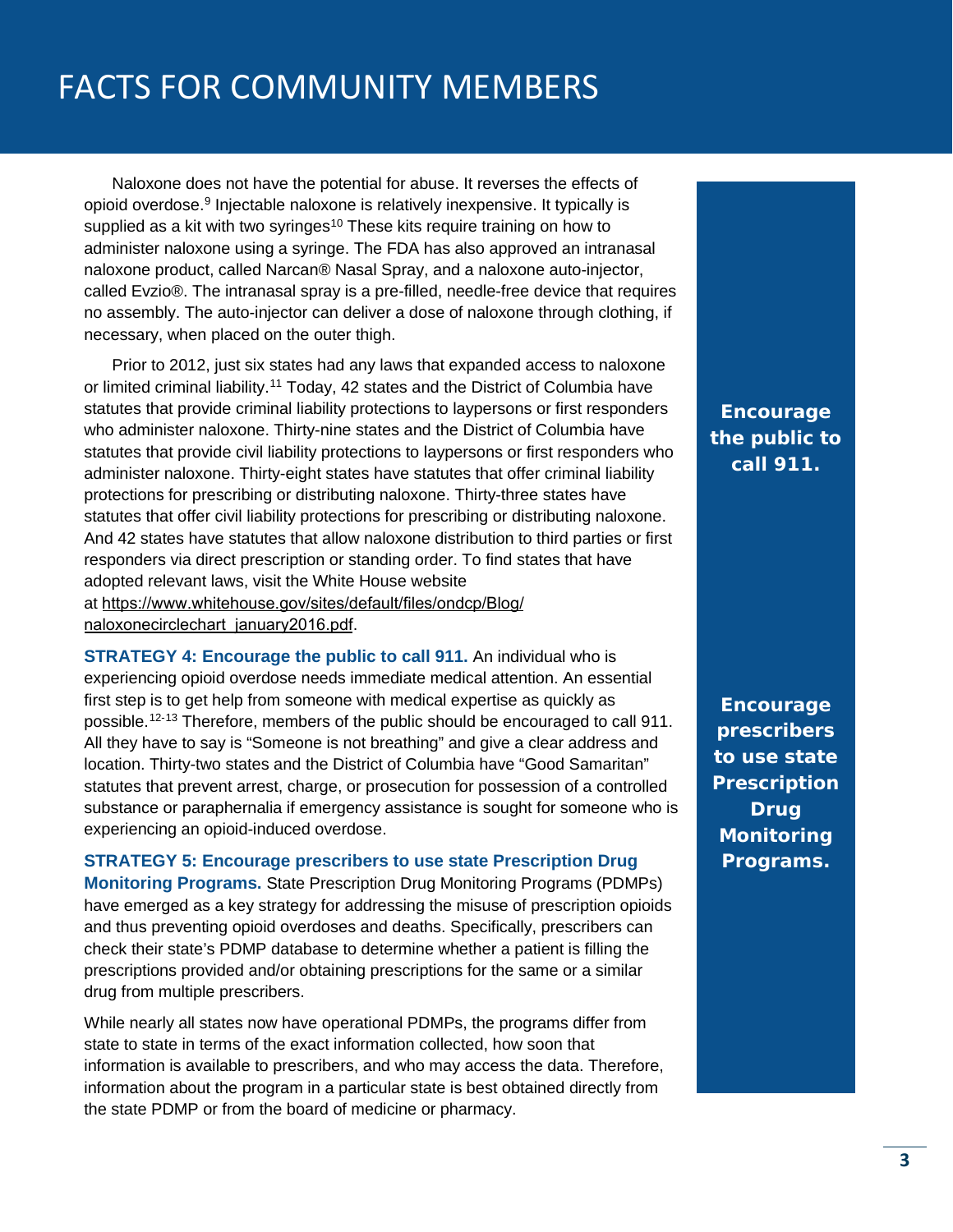# <span id="page-6-0"></span>**RESOURCES FOR COMMUNITIES**

Resources that may be useful to local communities and organizations are found at:

#### **Substance Abuse and Mental Health Services Administration (SAMHSA)**

- National Helpline: 1-800-662-HELP (4357) or 1-800-487-4889 (TDD — for hearing impaired)
- **Behavioral Health Treatment Locator:** [https://findtreatment.samhsa.gov](https://findtreatment.samhsa.gov/) to search by address, city, or zip code
- **Buprenorphine Treatment Physician Locator:** [http://www.samhsa.gov/medication-assisted-treatment/physician-program](http://www.samhsa.gov/medication-assisted-treatment/physician-program-data/treatment-physician-locator)[data/treatment-physician-locator](http://www.samhsa.gov/medication-assisted-treatment/physician-program-data/treatment-physician-locator)
- State Substance Abuse Agencies: <https://findtreatment.samhsa.gov/TreatmentLocator/faces/about.jspx>
- **Center for Behavioral Health Statistics and Quality (CBHSQ):** <http://www.samhsa.gov/data>
- SAMHSA Publications: http://store.samhsa.gov 1-877-SAMHSA (1-877-726-4727)

#### **Centers for Disease Control and Prevention (CDC)**

[http://www.cdc.gov/drugoverdose/epidemic](http://www.cdc.gov/drugoverdose/epidemic/) <http://www.cdc.gov/homeandrecreationalsafety/poisoning>

**White House Office of National Drug Control Policy (ONDCP)** State and Local Information:<http://www.whitehouse.gov/ondcp/state-map>

#### **Association of State and Territorial Health Officials**

(ASTHO) ASTHO 214 Policy Inventory: State Action to Prevent and Treat Prescription Drug Abuse: http://www.astho.org/rx/profiles/Rx-Survey-Highlights

#### **National Association of State Alcohol and Drug Abuse Directors (NASADAD)**

Overview of State Legislation to Increase Access to Treatment for Opioid Overdose:

[http://nasadad.org/wp-content/uploads/2015/09/Opioid-Overdose-Policy-Brief-](http://nasadad.org/wp-content/uploads/2015/09/Opioid-Overdose-Policy-Brief-2015-Update-FINAL1.pdf)[2015-Update-FINAL1.pdf](http://nasadad.org/wp-content/uploads/2015/09/Opioid-Overdose-Policy-Brief-2015-Update-FINAL1.pdf)

#### **American Association for the Treatment of Opioid Dependence (AATOD)**

Prevalence of Prescription Opioid Abuse: [http://www.aatod.org/projectseducational-training/prevalance-of-prescription](http://www.aatod.org/projectseducational-training/prevalance-of-prescription-opioid-abuse)[opioid-abuse](http://www.aatod.org/projectseducational-training/prevalance-of-prescription-opioid-abuse) 

*Resources that may be useful to local communities and organizations*

*…*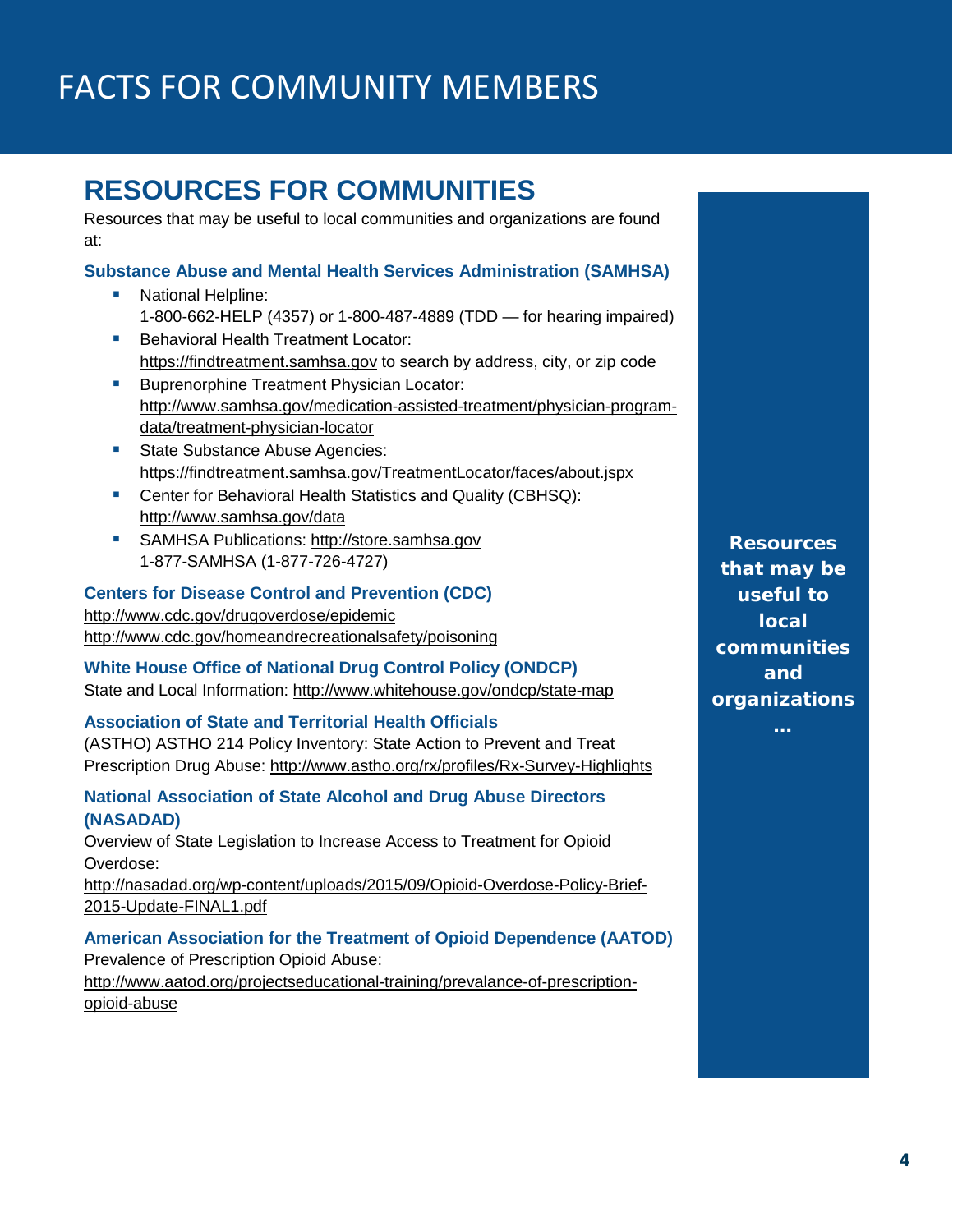# <span id="page-7-0"></span>REFERENCES

### **References**

- <sup>1</sup> Number and age-adjusted rates of drug-poisoning deaths involving opioid analgesics and heroin: United States, 2000–2014. Centers for Disease Control and Prevention Website. [http://www.cdc.gov/nchs/data/health\\_policy/AADR\\_drug\\_poisoning\\_involving\\_OA\\_Heroin\\_US\\_2000-](http://www.cdc.gov/nchs/data/health_policy/AADR_drug_poisoning_involving_OA_Heroin_US_2000-2014.pdf) [2014.pdf.](http://www.cdc.gov/nchs/data/health_policy/AADR_drug_poisoning_involving_OA_Heroin_US_2000-2014.pdf) Accessed January 11, 2016.
- <sup>2</sup> Beletsky LB, Rich JD, Walley AY. Prevention of fatal opioid overdose. *JAMA*. 2012;308(18):1863-1864.
- <sup>3</sup> Centers for Disease Control and Prevention. CDC Vital Signs: Opioid painkiller prescribing—where you live makes a difference. [http://www.cdc.gov/vitalsigns/opioid-prescribing.](http://www.cdc.gov/vitalsigns/opioid-prescribing) Published July 1, 2014. Accessed January 11, 2016.
- <sup>4</sup> Harvard Medical School. Painkillers fuel growth in drug addiction: opioid overdoses now kill more people than cocaine or heroin. *Harvard Ment Hlth Let*. 2011;27(7):4-5.
- <sup>5</sup> Brunton L, Chabner B, Knollman B. *Goodman and Gilman's The Pharmacological Basis of Therapeutics.* 12th ed. New York: McGraw-Hill; 2011.
- <sup>6</sup> Boyer EW. Management of opioid analgesic overdose. *N Engl J Med*. 2012;367(2):146-155.
- <sup>7</sup> Enteen L, Bauer J, McLean R, Wheeler E, Huriaux E, Kral AH, Bamberger JD. Overdose prevention and naloxone prescription for opioid users in San Francisco. *J Urban Health*. 2010;87(6):931-941.
- <sup>8</sup> Seal KH, Thawley R, Gee L, et al. Naloxone distribution and cardiopulmonary resuscitation training for injection drug users to prevent heroin overdose death: a pilot intervention study. *J Urban Health*. 2005;82(2):303-311.
- 9 Bazazi AR, Zaller ND, Fu JJ, Rich JD. Preventing opiate overdose deaths: examining objections to takehome naloxone. *J Health Care Poor Underserved.* 2010;21(4):108–1113. doi:10.1353/hpu.2010.0935
- <sup>10</sup> Coffin PO, Sullivan SD. Cost effectiveness of distributing naloxone to heroin users for lay overdose reversal. *Ann Intl Med*. 2013;158(1):1-9.
- <sup>11</sup> Davis C. Legal interventions to reduce overdose mortality: naloxone access and overdose Good Samaritan laws. [https://www.networkforphl.org/\\_asset/qz5pvn/network-naloxone-10-4.pdf.](https://www.networkforphl.org/_asset/qz5pvn/network-naloxone-10-4.pdf) Updated September 2015. Accessed January 11, 2016.
- <sup>12</sup> Strang J, Manning V, Mayet S, et al. Overdose training and take-home naloxone for opiate users: prospective cohort study of impact on knowledge and attitudes and subsequent management of overdoses. *Addiction*. 2008;103(10):1648-1657.
- 13 Green TC, Heimer R, Grau LE. Distinguishing signs of opioid overdose and indication for naloxone: an evaluation of six overdose training and naloxone distribution programs in the United States. *Addiction*. 2008;103(6):979-998.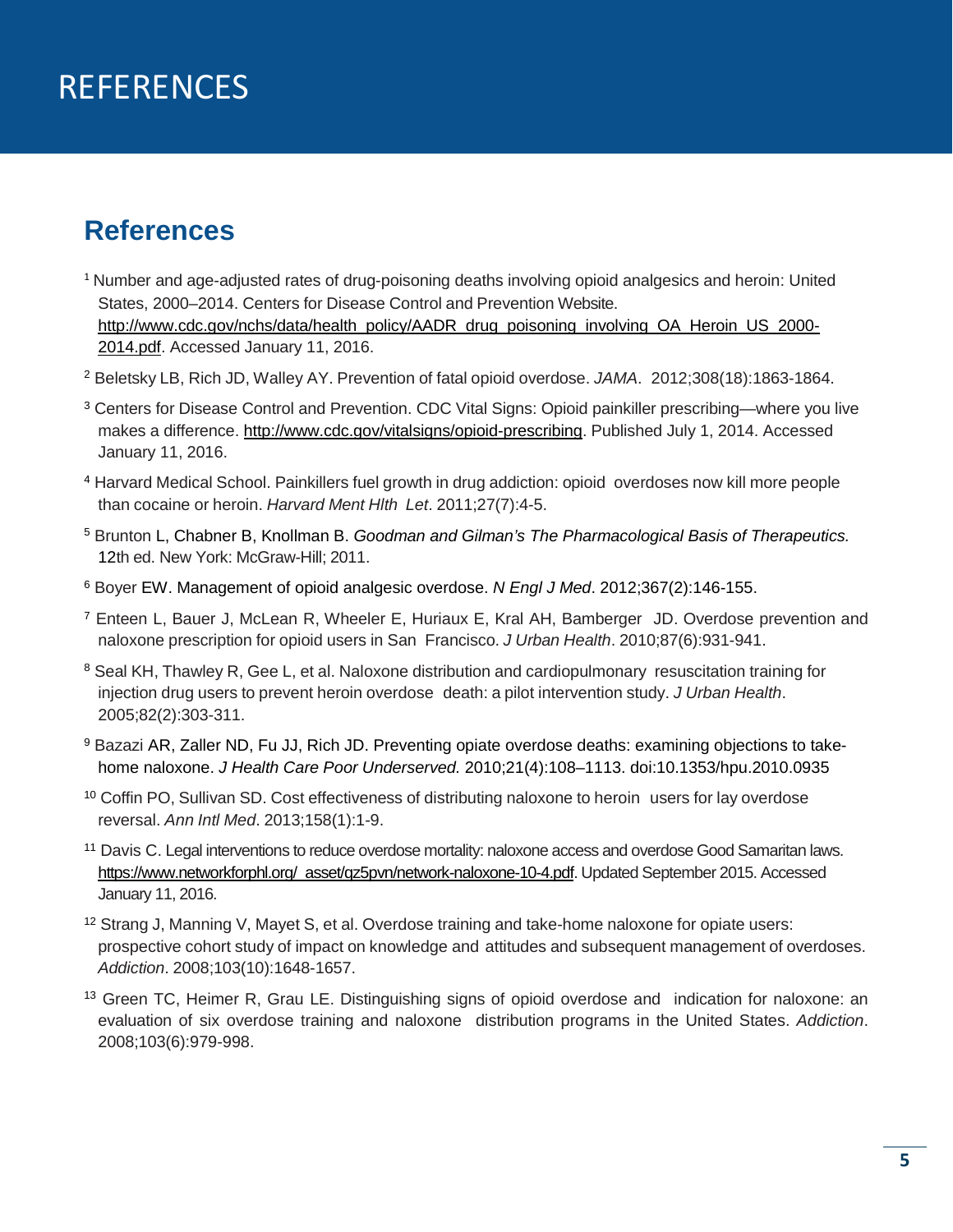### <span id="page-8-0"></span>**Acknowledgments**

This publication was prepared for the Substance Abuse and Mental Health Services Administration (SAMHSA) by the Association of State and Territorial Health Officials, in cooperation with Public Health Research Solutions, under contract number 10-233-00100 with SAMHSA, U.S. Department of Health and Human Services (HHS). LCDR Brandon Johnson, M.B.A., served as the Government Project Officer.

### **Disclaimer**

The views, opinions, and content expressed herein are those of the authors and do not necessarily reflect the official position of SAMHSA or HHS. Nothing in this document constitutes an indirect or direct endorsement by SAMHSA or HHS of any non-federal entity's products, services, or policies, and any reference to a non-federal entity's products, services, or policies should not be construed as such. No official support of or endorsement by SAMHSA or HHS for the opinions, resources, and medications described is intended to be or should be inferred. The information presented here in this document should not be considered medical advice and is not a substitute for individualized patient or client care and treatment decisions.

### **Public Domain Notice**

All materials appearing in this volume except those taken directly from copyrighted sources are in the public domain and may be reproduced or copied without permission from SAMHSA or the authors. Citation of the source is appreciated. However, this publication may not be reproduced or distributed for a fee without the specific, written authorization of the Office of Communications, SAMHSA, HHS.

### **Electronic Access and Copies of Publication**

This publication may be ordered from SAMHSA's Publications Ordering Web page at [http://store.samhsa.gov.](http://store.samhsa.gov/) Or, please call SAMHSA at 1-877- SAMHSA-7 (1-877-726-4727) (English).

### **Recommended Citation**

Substance Abuse and Mental Health Services Administration. SAMHSA Opioid Overdose Prevention Toolkit. HHS Publication No. (SMA) 16-4742. Rockville, MD: Substance Abuse and Mental Health Services Administration, 2016.

## **Originating Office**

Division of Pharmacologic Therapies, Center for Substance Abuse Treatment, Substance Abuse and Mental Health Services Administration, 1 Choke Cherry Road, Rockville, MD 20857. HHS Publication No. (SMA) 16-4742. First printed 2013. Revised 2014, 2016.